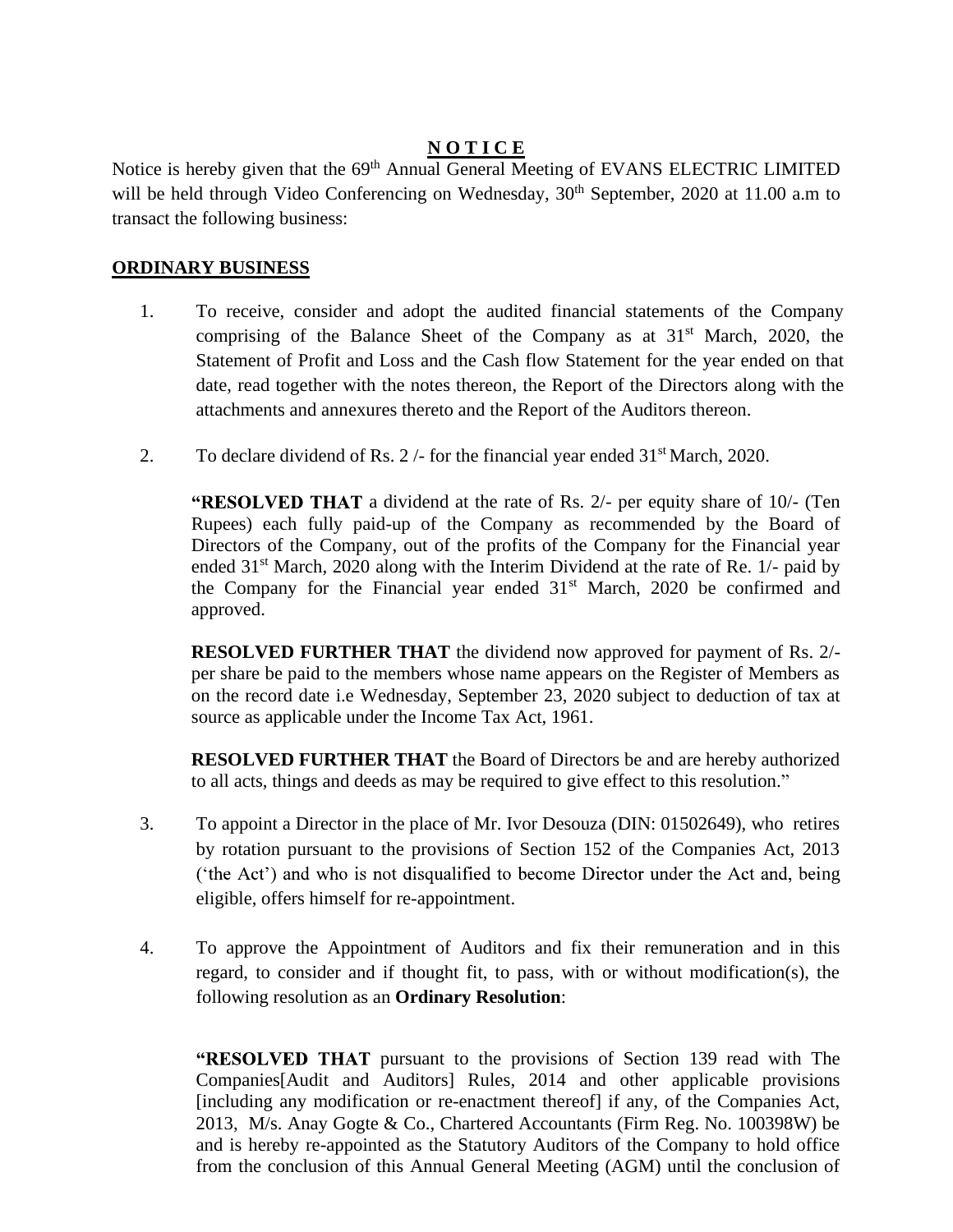Seventy Third Annual General Meeting of the Company, to be held in the year 2024 at such remuneration plus applicable taxes, based on the recommendation of the Audit Committee, as may be mutually agreed upon.

**FURTHER RESOLVED THAT** any director of the Company be and is hereby authorized to do all such acts, things and deeds as may be deemed necessary to give

> By Order of the Board  $Sd$ <sup>-</sup>

Mumbai, **NELSON FERNANDES Date-01/09/2020 Managing Director DIN: 01502649**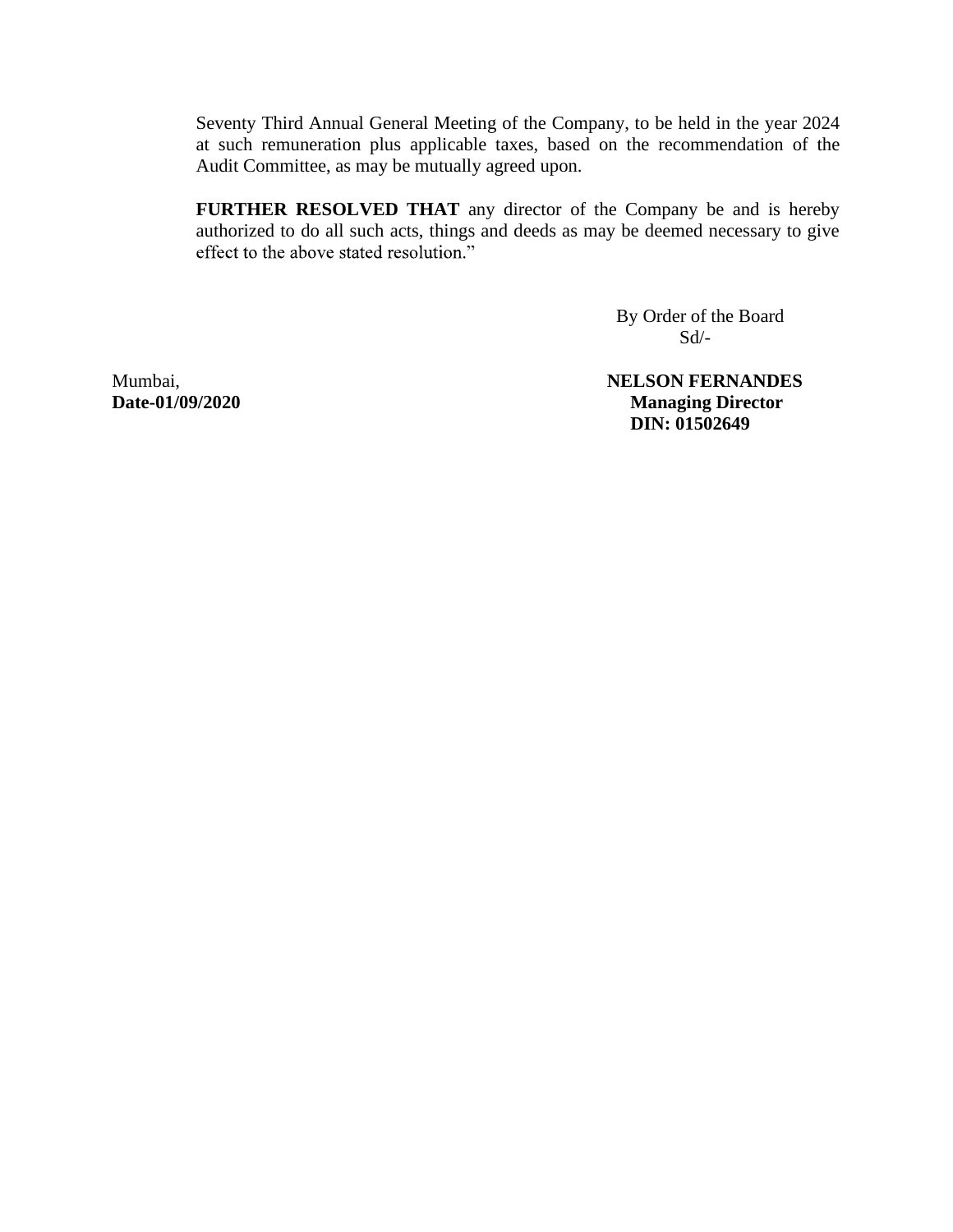#### **Notes:**

- 1. In view of the continuing COVID-19 pandemic, the Ministry of Corporate Affairs ("MCA") has vide its circular dated May 5, 2020 read with circulars dated April 8, 2020 and April 13, 2020 (collectively referred to as "MCA Circulars") permitted the holding of the Annual General Meeting ("AGM") through VC / OAVM, without the physical presence of the Members at a common venue. In compliance with the MCA Circulars, the AGM of the Company is being held through VC / OAVM.
- 2. Pursuant to the provisions of the Act, a Member entitled to attend and vote at the AGM is entitled to appoint a proxy to attend and vote on his/her behalf and the proxy need not be a Member of the Company. Since this AGM is being held pursuant to the MCA Circulars through VC / OAVM, physical attendance of Members has been dispensed with. Accordingly, the facility for appointment of proxies by the Members will not be available for the AGM and hence the Proxy Form and Attendance Slip are not annexed to this Notice.
- 3. In the case of Corporate Member, it is requested to send a scanned copy of the Board Resolution/Authorization authorizing the representative to attend the AGM through VC / OAVM and vote on its behalf at the meeting. The said Resolution / Authorization shall be sent to the Company Secretary by email through its registered email address to [cs@evanselectric.co.in](mailto:cs@evanselectric.co.in)
- 4. The Company has fixed Wednesday, 23<sup>rd</sup> September, 2020 as the 'Record Date' for determining entitlement of members to final dividend for the Financial Year ended March 31, 2020, if approved at the AGM. The Register of Members and Share Transfer Books of the Company will remain closed from  $24<sup>th</sup>$  September, 2020 to  $30<sup>th</sup>$  September, 2020, both days inclusive, for taking record of the Members of the Company for the purpose of AGM.
- 5. To support the 'Green Initiative', Members who have not yet registered their email addresses are requested to register the same with their Depository Participants.
- 6. Members are requested to intimate changes, if any, pertaining to their name, postal address, email address, telephone/ mobile numbers, Permanent Account Number (PAN), mandates, nominations, power of attorney, bank details such as, name of the bank and branch details, bank account number, MICR code, IFSC code, etc., to their Depository Participants.
- 7. In case of joint holders, the Member whose name appears as the first holder in the order of names as per the Register of Members of the Company will be entitled to vote at the AGM.
- 8. Members seeking any information with regard to the accounts or any matter to be placed at the AGM, are requested to write to the Company on or before 28<sup>th</sup> September, 2020 through email on [cs@evanselectric.co.in.](mailto:cs@evanselectric.co.in) The same will be replied by the Company suitably.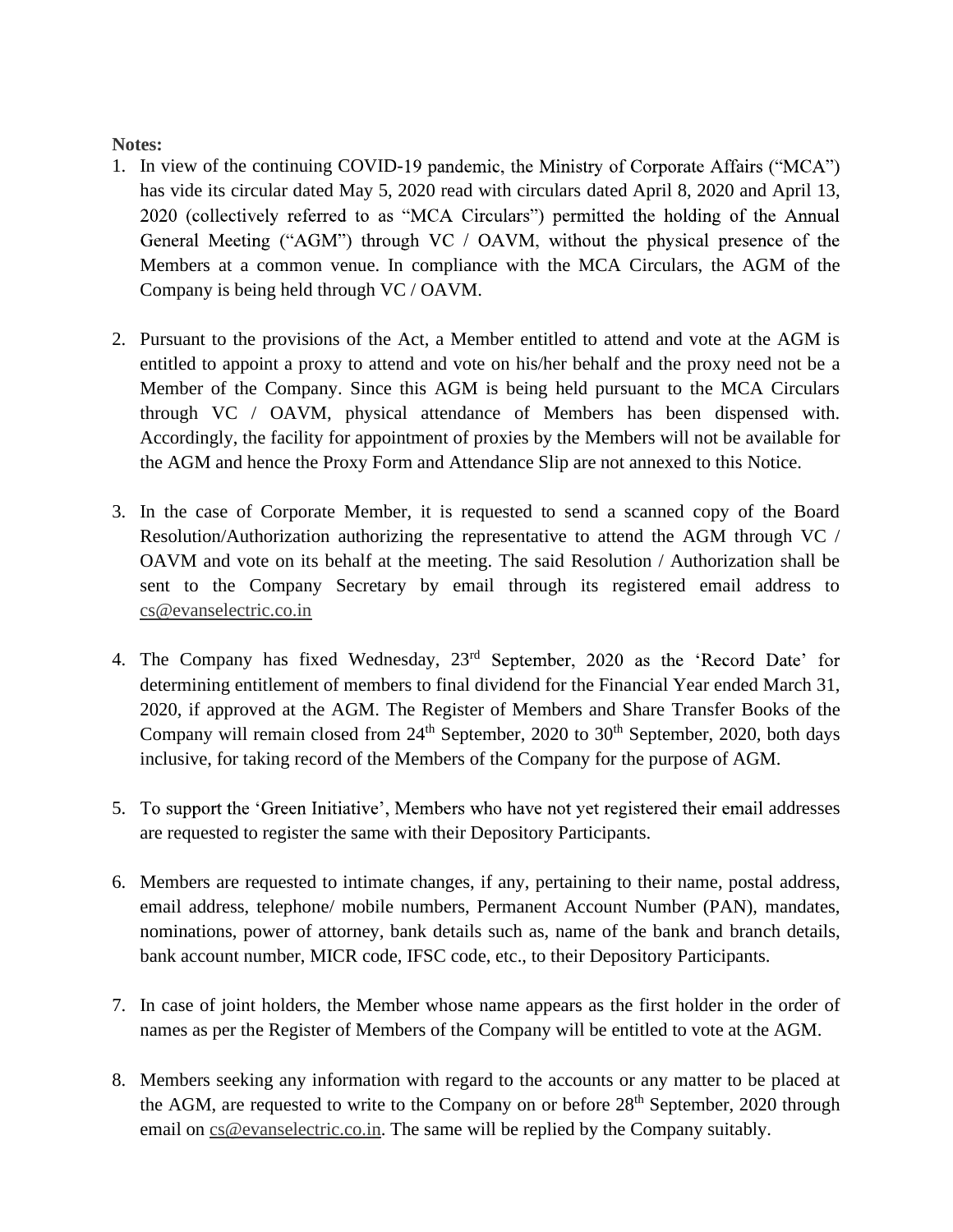- 9. In compliance with the aforesaid MCA Circulars, Notice of the AGM along with the Annual Report 2019-20 is being sent only through electronic mode to those Members whose email addresses are registered with the Company / Depositories. Members may note that the Notice and Annual Report 2019-20 will also be available on the Company's website at <https://www.evanselectric.co.in/>
- 10. The Register of Directors and Key Managerial Personnel and their shareholding, maintained under Section 170 of the Act, and the Register of Contracts or Arrangements in which the directors are interested, maintained under Section 189 of the Act, will be available electronically for inspection by the Members during the AGM. All documents referred to in the Notice will also be available for electronic inspection by the Members from the date of circulation of this Notice up to the date of AGM. Members seeking to inspect such documents can send an email to [cs@evanselectric.co.in](mailto:cs@evanselectric.co.in)
- 11. Members attending the AGM through VC / OAVM shall be counted for the purpose of reckoning the quorum under Section 103 of the Act. Link for the same is : <https://bluejeans.com/6380256048/0659>
- 12. Pursuant to Finance Act 2020, dividend income will be taxable in the hands of shareholders w.e.f. April 1, 2020 and the Company is required to deduct tax at source from dividend paid to shareholders at the prescribed rates. For the prescribed rates for various categories, the shareholders are requested to refer to the Finance Act, 2020 and amendments thereof. The shareholders are requested to update their PAN with the depositories. A Resident individual shareholder with PAN and who is not liable to pay income tax can submit a yearly declaration in Form No. 15G/15H, to avail the benefit of non-deduction of tax at source. Shareholders are requested to note that in case their PAN is not registered, the tax will be deducted at 20%.
- 13. Non-resident shareholders can avail beneficial rates under tax treaty between India and their country of residence, subject to providing necessary documents i.e. No Permanent Establishment and Beneficial Ownership Declaration, Tax Residency Certificate, Form 10F, any other document which may be required to avail the tax treaty benefits. The aforesaid declarations and documents need to be submitted by the shareholders by the Record Date.
- 14. Since the AGM will be held through VC / OAVM, the Route Map is not annexed in this Notice.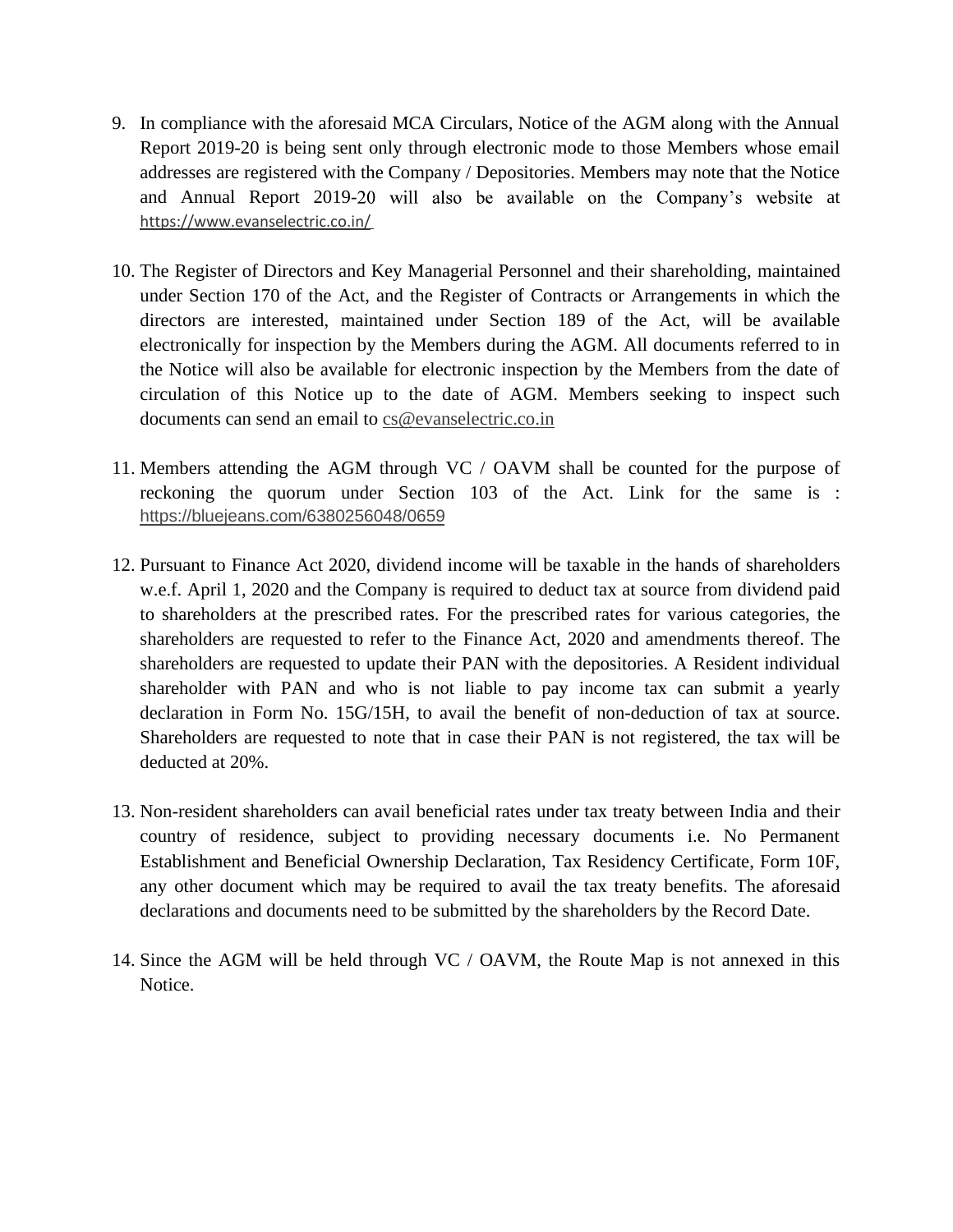## **INSTRUCTIONS FOR MEMBERS FOR ATTENDING THE AGM THROUGH VC / OAVM ARE AS UNDER:**

1) Members will be able to attend the AGM through VC / OAVM or view the live webcast of AGM through Zoom application by clicking on the following link:

Link: <https://bluejeans.com/6380256048/0659> Meeting ID: 638 025 604 8 Password: 0659

- 2) Facility of joining the AGM through VC / OAVM shall open 15 minutes before the time scheduled for the AGM and will be available for Members on first come first served basis.
- 3) Members who need assistance before or during the AGM, can contact Mr. Rajkumar Keswani CFO at email id [keswani@evanselectric.co.in](mailto:keswani@evanselectric.co.in) / and CS Priyanka Shah at Email ID [cs@evanselectric.co.in](mailto:cs@evanselectric.co.in)
- 4) Members who would like to express their views or ask questions during the AGM may register themselves as a speaker by sending their request from their registered email address mentioning their name, DP ID and Client ID/folio number, PAN, mobile number at [cs@evanselectric.co.in](mailto:cs@evanselectric.co.in) from 27<sup>th</sup> September, 2020 (9:00 a.m. IST) to 29<sup>th</sup> September, 2020 (5:00 p.m. IST). Those Members who have registered themselves as a speaker will only be allowed to express their views/ask questions during the AGM. The Company reserves the right to restrict the number of speakers depending on the availability of time for the AGM.
- 5) The Voting will be held by 'Show of hands'.